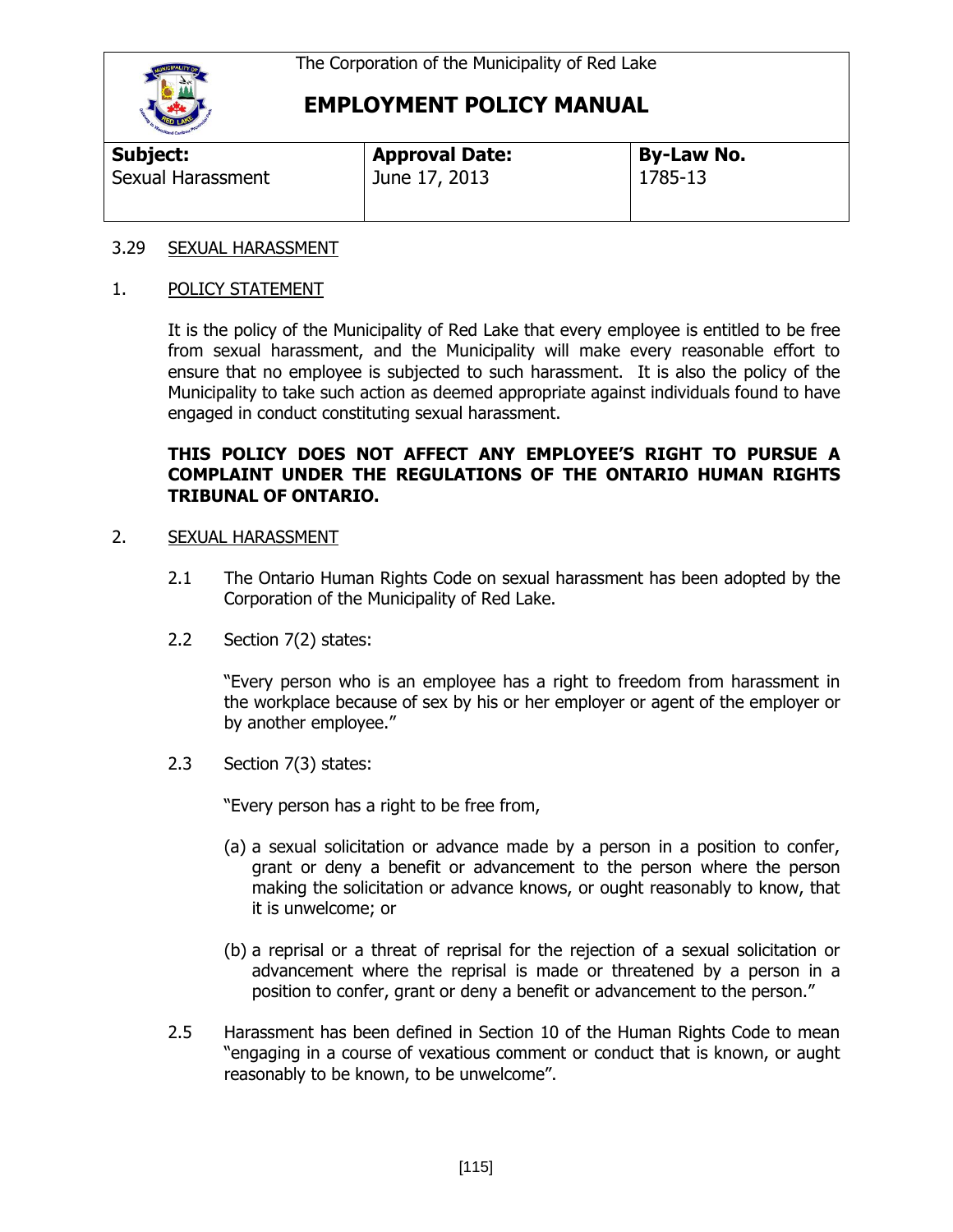

| <b>THE REAL PROPERTY AND INCOME.</b> |                       |                   |
|--------------------------------------|-----------------------|-------------------|
| Subject:                             | <b>Approval Date:</b> | <b>By-Law No.</b> |
| Sexual Harassment                    | June 17, 2013         | 1785-13           |

## 3. PROVISIONS

All employees of the Municipality of Red Lake will conduct themselves in a manner that shall not promote any sexual oriented practices that undermine an employee's health, job/workplace relationship or employment status. Such practices shall include, but not be limited to:

- (1) unsolicited and/or unnecessary physical contact such as touching, patting, or pinching, with an underlying sexual connotation,
- (2) suggestive remarks, gestures or verbal abuse,
- (3) leering at a person (suggestive persistent staring),
- (4) sexual demands or invitation,
- (5) all forms of physical abuse.
- (6) an implied or expressed threat of reprisal for refusal to comply with a sexually oriented request;
- (7) a demand for sexual favours in return for (continued) employment or more favourable employment treatment;
- (8) unwelcome remarks, jokes, innuendoes, propositions, or taunting about a person's body, attire, sex or sexual orientation;
- (9) displaying of pornographic or sexist pictures or materials;
- (10) sexual assault; for the most part, victims of sexual harassment are female. However, conduct directed by female employees towards males and between persons of the same sex can also be held to constitute sexual harassment.

**Other Forms of Personal Harassment** based on racism, ethnic origin or religion may include, but is not limited to the following:

- a) unwelcome remarks, jokes innuendoes or taunting about a person's racial or ethnic background, colour, place of birth, citizenship, ancestry or religion;
- b) displaying of racist or bigoted ethnic pictures or materials

### 4. INFORMAL PROCEDURE

- 4.1 A Harassment Committee with 4 individuals to initially assist an employee has been formed. The role of those individuals is to meet with, and listen to the complainant, in confidence, and to recommend a course of action.
- 4.2 The complainant may wish to have a fellow worker, of their choice, attend with them at the informal meeting.
- 4.3 The Informal Process will not judge the validity of the complaint.
- 4.4 The Committee will have no disciplinary powers, and its mandate is to assist the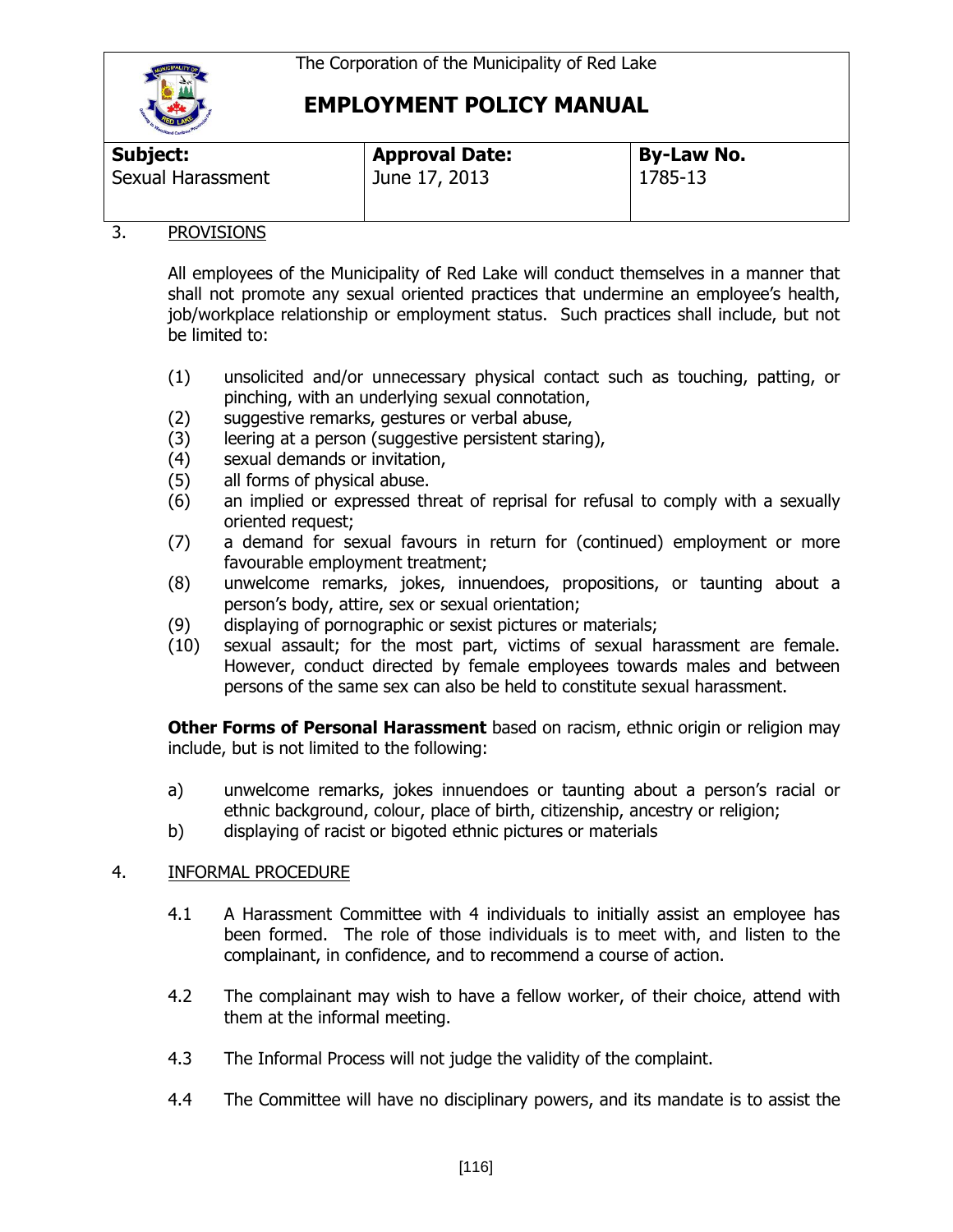

| <b>Subject:</b>          | <b>Approval Date:</b> | <b>By-Law No.</b> |  |
|--------------------------|-----------------------|-------------------|--|
| <b>Sexual Harassment</b> | June 17, 2013         | 1785-13           |  |

complainant by providing a resource for those employees who may have difficulty dealing with harassment independently.

- 4.5 The employee is not obligated to utilize the Informal Procedure, and may proceed directly with the Formal Procedure.
- 4.6 If the Informal Procedure process does not resolve the problem, the complainant must be prepared to utilize the Formal Procedure process.
- 4.7 The Committee will consist of the following:
	- (1) Chief Administrative Officer
	- (2) Clerk
	- (3) Human Resources Manager
	- (4) U.S.W.A. Representative

### 5. FORMAL PROCEDURE

- 5.1 The complainant has the option of proceeding with the Formal Procedure or the Informal Procedure.
- 5.2 The complainant must provide documentation regarding the offending behaviour to a Formal Resolution Committee in order to initiate the Formal Procedure by keeping a detailed written record of the events, including the alleged offender's name, the place, date, time and any witness (if any), as well as the details of the offensive behaviour.
- 5.3 The Formal Resolution Committee will be composed of three individuals from the Municipal workforce, one chosen by the complainant, one chosen by the alleged offender, and the Human Resources Manager.
- 5.4 If the Human Resources Manager is the subject of the complaint, the Mayor of the Municipality of Red Lake, in consultation with the Council, will appoint someone from senior management to be a member of the Resolution Committee.
- 5.5 The Formal Resolution Committee's mandate is to investigate the alleged harassment by:
	- (a) conducting personal interviews with the concerned parties, including witnesses;
	- (b) reviewing written submissions from the concerned parties;
	- (c) providing a decision to the concerned parties within thirty (30) days regarding the validity of the complainant, as well as recommending corrective